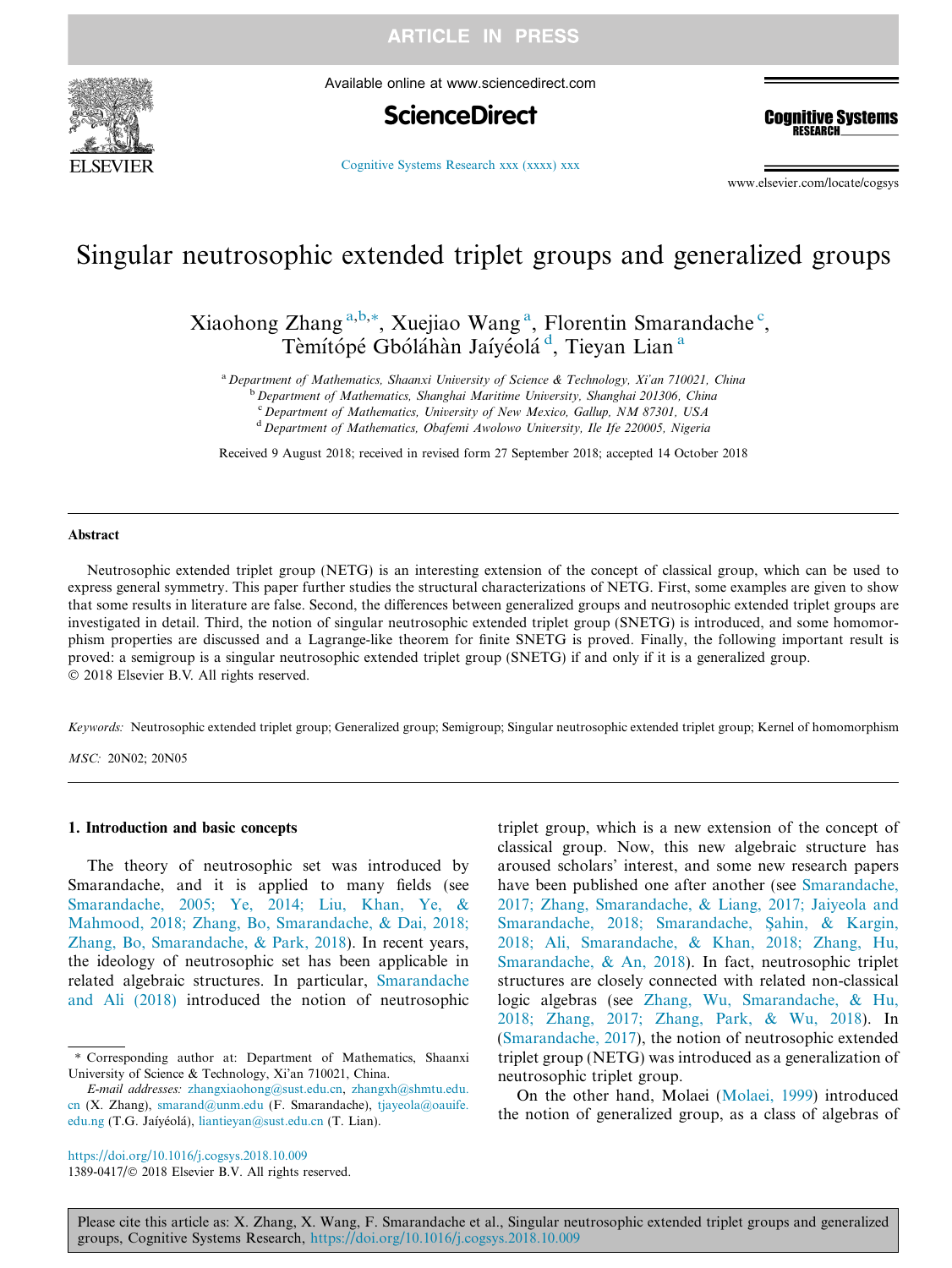interest in physics. After that, some scholars studied the properties of generalized groups (see ([Araujo and](#page-8-0) [Konieczny, 2002; Akinmoyewa, 2009; Adeniran,](#page-8-0) [Akinmoyewa, Solarin, & Jaiyeola, 2011](#page-8-0)). According to [Araujo & Konieczny, 2002\)](#page-8-0), generalized group is equivalent to the notion of completely simple semigroup.

Intuitively, as two generalizations of classical group, the notion of neutrosophic extended triplet group is very close to generalized group. However, the comparative analysis of the two kinds of algebraic structures is far from perfect. This paper will further analyze their connections and differences. First, we recall some basic concepts.

Definition 1 [Smarandache, 2017](#page-8-0). Let N be a set together with a binary operation  $\ast$ . Then, N is called a neutrosophic extended triplet set if for any  $a \in N$ , there exist a neutral of "a" denoted by  $neut(a)$ , and an opposite of "a" denoted by anti $(a)$ , with neut $(a)$  and anti $(a)$  belonging to N, such that:

$$
a * \textit{neut}(a) = \textit{neut}(a) * a = a;
$$
  

$$
a * \textit{anti}(a) = \textit{anti}(a) * a = \textit{neut}(a).
$$

The triple  $a$ , neut(a) and anti(a) is referred to as a neutrosophic triplet, and denoted by  $(a, neut(a), anti(a))$ .

Remark 1. The above definition is a generalization of original definition of a neutrosophic triplet set. For a neutrosophic extended triplet, the neutral of  $x$  is allowed to also be equal to the classical identity element as a special case.

Note that, for a neutrosophic triplet set  $(N, *)$ ,  $a \in N$ , *anti* $(a)$  may not be unique. In order not to cause ambiguity, we use the following notations to distinguish:

*anti* $(a)$ : denote any certain one of opposite of a;  $\{anti(a)\}$ : denote the set of all opposite of a.

Definition 2 ([Smarandache and Ali, 2018; Smarandache,](#page-8-0) [2017](#page-8-0)). Let  $(N, *)$  be a neutrosophic extended triplet set. Then, N is called a neutrosophic extended triplet group, if the following conditions are satisfied:

- (1) If  $(N, *)$  is well-defined, i.e., for any  $a, b \in N$ , one has  $a * b \in N$ .
- (2) If  $(N, *)$  is associative, i.e.,  $(a * b) * c = a * (b * c)$  for all  $a, b, c \in N$ .

N is called a commutative neutrosophic extended triplet group if for all  $a, b \in N$ ,  $a * b = b * a$ .

Remark 2. The most prominent character of neutrosophic extended triplet group (NETG), which is different from other algebraic structure features, is ''triplet". According to the definition above, just as  $a * b = b * a = a$ , the b cannot be called a neutral element of a. It is only when there exists c, at the same time, such that  $a * c = c * a = b$ , the  $b$  can be called neutral element of  $a$ . Therefore, "neutral element" and ''identity element" are two different concepts.

Here are some other related notions: let G be a nonempty set, define a binary operation  $*$  on G. If  $x * y \in G$ ,  $\forall x, y \in G$ ,  $(G, *)$  is called a groupoid. If the equations  $a * x = b$  and  $y * a = b$  have unique solutions relative to x and v respectively, then  $(G, *)$  is called a quasigroup.

Definition 3 ([Molaei, 1999; Akinmoyewa, 2009](#page-8-0)). A generalized group  $(G, *)$  is a non-empty set admitting a binary operation  $*$  called multiplication subject to the set of rules given below:

- (i)  $(x * y) * z = x * (y * z)$  for all  $x, y, z \in G$ .
- (ii) For each  $x \in G$ , there exists a unique  $e(x) \in G$  such that  $x * e(x) = e(x) * x = x$ .
- (iii) For each  $x \in G$ , there exists  $x^{-1} \in G$  such that  $x * x^{-1} = x^{-1} * x = e(x)$ .

Definition 4 ([Akinmoyewa, 2009; Adeniran et al., 2011](#page-8-0)). Let  $(G, *)$  be a generalized group. If  $e(x * v) = e(x) * e(v)$ for all  $x, y \in G$ , then G is called normal generalized group.

Theorem 1 ([Araujo and Konieczny, 2002; Akinmoyewa,](#page-8-0) [2009; Adeniran et al., 2011](#page-8-0)). For each element x in a generalized group  $(G, *)$ , there exists a unique  $x^{-1} \in G$ .

Theorem 2 ([Araujo and Konieczny, 2002; Akinmoyewa,](#page-8-0) [2009; Adeniran et al., 2011](#page-8-0)). Let $(G,*)$  be a generalized group. If  $x * y = y * x$  for all  $x, y \in G$ , then G is a group.

### 2. Some counterexamples on neutrosophic extended triplet groups

For a neutrosophic extended triplet group, the Ref. [Jaiyeola and Smarandache \(2018\)](#page-8-0) gives some important research directions, but there were some errors. In this section, some counterexamples will be constructed.

**Example 1.** Let  $X = \{a, b, c, d\}$ . The operation  $*$  on X is defined as Table 1. Then,  $(X, *)$  is a non-commutative neutrosophic extended triplet group, and

 $neut(a) = a, anti(a) = a; neut(b) = b, anti(b) = b;$  $neut(c) = c, anti(c) = c; neutd) = d, \{anti(d)\} = \{c, d\}.$ 

(1) Obviously, each element x in X has a unique *neut* $(x)$ , but  $(X, *)$  is not a generalized group, since  $d * d = d$ ,  $c * d = d * c = d$ . Thus, the condition in Definition 3 (ii) is not satisfied for  $(X, *)$ . It follows

Table 1 Neutrosophic extended triplet group  $(X, *)$ .

| $*$    | я | $\sim$ |   |
|--------|---|--------|---|
| a      | c |        | а |
|        |   |        |   |
| $\sim$ |   |        |   |
|        |   |        |   |
|        |   |        |   |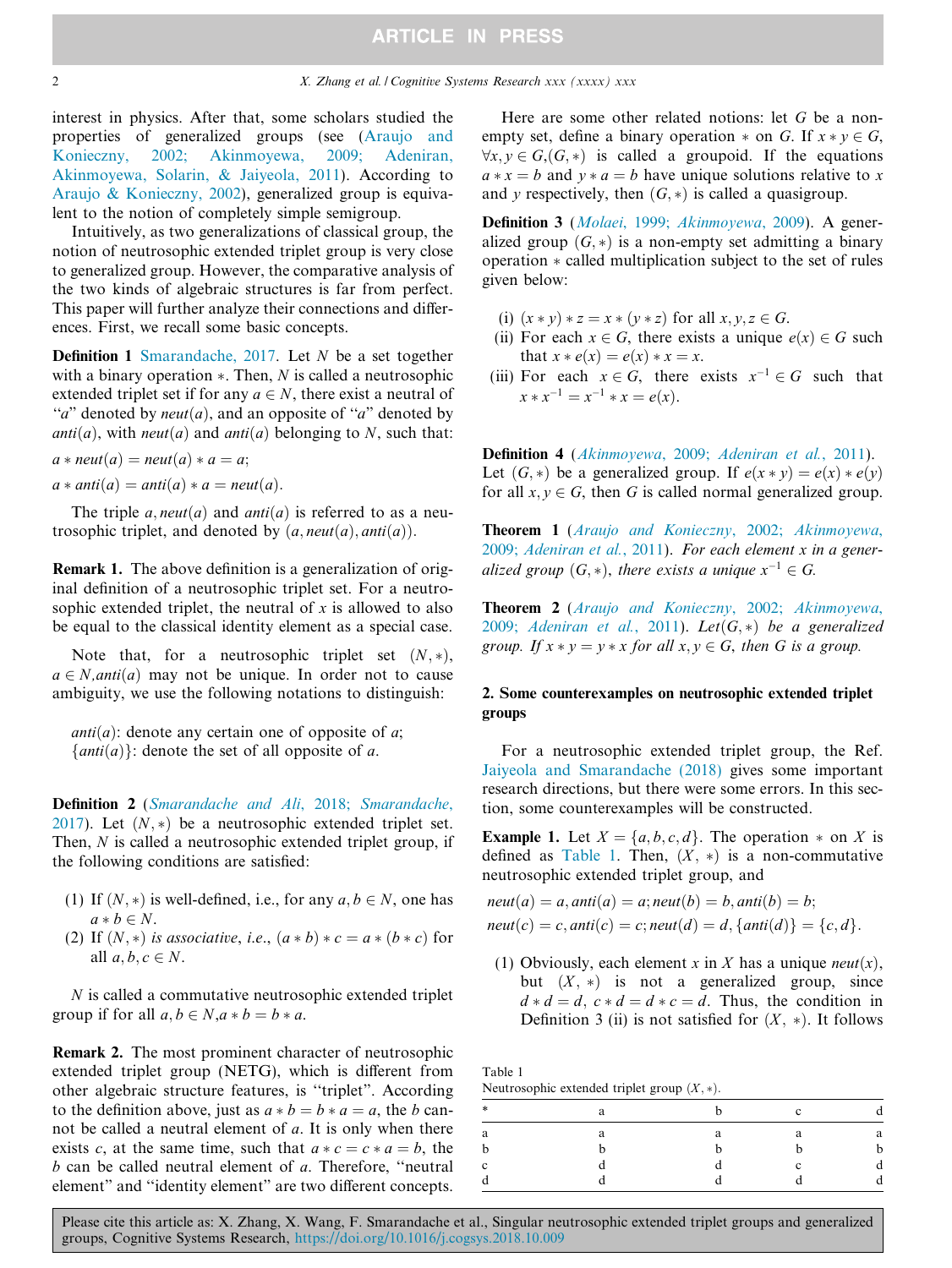that Lemma 1 (2) in ([Jaiyeola & Smarandache, 2018](#page-8-0)) is not true.

- (2) Since  $\{ant(anti(d))\} = \{c, d\}$ , so putting anti  $d(\text{anti}(d)) = c \in \{anti(\text{anti}(d))\},\$  then  $\text{anti}(\text{anti}(d)) \neq d$ . This means that Theorem 1 in ([Jaiyeola &](#page-8-0) [Smarandache, 2018](#page-8-0)) is not true.
- (3) Let  $H = \{a, b, d\}$ , then  $(H, *)$  is a neutrosophic extended triplet group, that is, $(H, *)$  is a neutrosophic extended triplet subgroup of  $(X, *)$ . Consider  $d \in H, c \in \{anti(d)\}\$  but  $c \notin H$ . It follows that Lemma 2 (iii) in ([Jaiyeola & Smarandache, 2018\)](#page-8-0) is not true.
- (4) Let  $Y = \{1, 2, 3\}$ . The operation  $*$  on Y is defined as Table 2. Then,  $(Y, *)$  is a non-commutative neutrosophic extended triplet group, and

 $neut(1) = 1, anti(1) = 1; neut(2) = 2, anti(2) = 2;$  $neut(3) = 3, \{anti(3)\} = \{2, 3\}.$ 

Denote  $f: X \to Y; a \mapsto 1, b \mapsto 1, c \mapsto 2, d \mapsto 3$ . Then f is a homomorphism.

Putting

 $anti(d) = c \in \{anti(d)\}, anti(3) = 3 \in \{anti(3)\},\$ 

Then

 $f(anti(d)) = f(c) = 2 \neq 3 = anti(3) = anti(f(d))$ 

This means that Theorem 5 (2) in (Jaiyeola  $\&$ [Smarandache, 2018](#page-8-0)) is not true. Moreover, according to Definition 6 in [\(Jaiyeola & Smarandache, 2018\)](#page-8-0) (about  $X_a$ , ker  $f_a$ , ker f), we have

$$
X_a = \{a\}, \text{ ker } f_a = \{a, b\}; X_b = \{b\}, \text{ ker } f_b = \{a, b\};
$$
  

$$
X_c = \{c\}, \text{ ker } f_c = \{c\}; X_d = \{d\}, \text{ ker } f_d \{d\};
$$

 $\ker f = \{a, b, c, d\}.$ 

Thus,

$$
|X_a| = 1 \neq 2 = [X_a : \ker f_a] \times |\ker f_a|,
$$
  
\n
$$
|X_b| = 1 \neq 2 = [X_b : \ker f_b] \times |\ker f_b|;
$$
  
\n
$$
\sum_{a \in X} [Xa : \ker f_a] \cdot |\ker f_a|
$$
  
\n
$$
= 1 \times 2 + 1 \times 2 + 1 \times 1 + 1 \times 1 = 6.
$$

Therefore,

$$
|X| < \sum_{a \in X} [X_a : \ker f_a] \cdot |\ker f_a|
$$

It follows that Thereom 6 (6) and (8) in ([Jaiyeola &](#page-8-0) [Smarandache, 2018](#page-8-0)) are not true.

Moreover, in the proof of Thereom 6 (6) in (Jaiyeola  $\&$ [Smarandache, 2018\)](#page-8-0), an assertion is used: if  $X$  is finite,  $|\ker f_a| = |c * \ker f_a|$  for all c in  $X_a$ . In fact, it is not true, since in this example,  $|\ker f_a| = 2 \neq 1 = |a * \ker f_a|$ .

**Example 2.** Let  $X = \{a, b, c, d, e, f\}$ . The operation  $*$  on X is defined as Table 3. Then,  $(X, *)$  is a non-commutative neutrosophic extended triplet group, and

 $neut(a) = a, \{anti(a)\} = \{a, c, d, e, f\}; neut(b) = b,$  $anti(b) = b; neut(c) = c, anti(c) = c; neut(d) = c,$  $antid) = d; neut(e) = e, anti(e) = e; neut(f) = e;$  $anti(f) = f$ .

- (1) Obviously, each element xin X has a unique *neut* $(x)$ , but  $(X, *)$  is not a generalized group, since  $a * a =$  $a, c * a = a * c = a, d * a = a * d = a, e * a = a * e = a$  $a, f * a = a * f = a$ . So, the condition in Definition 3 (ii) is not satisfied for  $(X, *)$ . It follows that Lemma 1 (2) in [\(Jaiyeola & Smarandache, 2018](#page-8-0)) is not true.
- (2) Since  $\{anti(anti(a))\} = \{a, c, d, e, f\}$ , then putting  $anti(anti(a)) = c \in \{anti(anti(a))\}$ , we get  $anti(anti(a)) = c \in \{anti(anti(a))\},$  we get  $anti(anti(a)) \neq a$ . This means that Theorem 1 in  $anti(anti(a)) \neq a$ . This means that Theorem 1 in ([Jaiyeola & Smarandache, 2018\)](#page-8-0) is not true.
- (3) Let  $H = \{a, b, c, d\}$ , then  $(H, *)$  is a neutrosophic extended triplet group, that is,  $(H, *)$  is a neutrosophic extended triplet subgroup of  $(X, *)$ . Consider  $a \in H, e \in \{anti(a)\}\$  but  $e \notin H$ . It follows that Lemma 2 (iii) in [\(Jaiyeola & Smarandache, 2018\)](#page-8-0) is not true.
- (4) According to Definition 6 in [\(Jaiyeola &](#page-8-0) [Smarandache, 2018\)](#page-8-0) (about  $X_a$ ), we have  $X_a = \{a\}.$ Consider  $d \in \{anti(a)\},$  we have  $anti(a * a) =$  $anti(a) = d \neq c = d * d = anti(a) * anti(a)$ . It follows that Theorem 6 (4) in [\(Jaiyeola & Smarandache,](#page-8-0) [2018](#page-8-0)) is not true.
- (5) Let  $Y = \{1, 2, 3, 4\}$ . The operation  $*$  on Y is defined as [Table 4](#page-3-0). Then,  $(Y, *)$  is a non-commutative neutrosophic extended triplet group, and

$$
neut(1) = 1, \{anti(1)\} = \{1, 3, 4\}; neut(2) = 2, anti(2) = 2; neut(3) = 3, anti(3) = 3; neut(4) = 4, anti(4) = 4.
$$

Denote  $f: X \to Y; a \mapsto 1, b \mapsto 2, c \mapsto 3, d \mapsto 3, e \mapsto 4, f \mapsto 4.$ Then f is a homomorphism. Putting  $anti(a) = a \in$ { $anti(a)$ }, and  $anti(1) = 3 \in \{anti(1)\}$ , then  $f(anti(a)) =$  $f(a) = 1 \neq 3 = anti(1) = antif(a))$ . This means that Theorem 5 (2) in [\(Jaiyeola & Smarandache, 2018\)](#page-8-0) is not true. Moreover, according to Definition 6 in (Jaiyeola  $\&$ [Smarandache, 2018](#page-8-0)) (about  $X_a$ , ker  $f_a$ , ker f), we have

| Table 2                                        |  |  |  |  |  |  | ◡      |  | $\sim$ |   |
|------------------------------------------------|--|--|--|--|--|--|--------|--|--------|---|
| Neutrosophic extended triplet group $(Y, *)$ . |  |  |  |  |  |  | a      |  |        | a |
|                                                |  |  |  |  |  |  |        |  |        | a |
|                                                |  |  |  |  |  |  | $\sim$ |  | a      | a |
|                                                |  |  |  |  |  |  |        |  |        | a |
|                                                |  |  |  |  |  |  |        |  | $\sim$ |   |
|                                                |  |  |  |  |  |  |        |  |        |   |
|                                                |  |  |  |  |  |  |        |  |        |   |

Table 3

Neutrosophic extended triplet group  $(X, *)$ .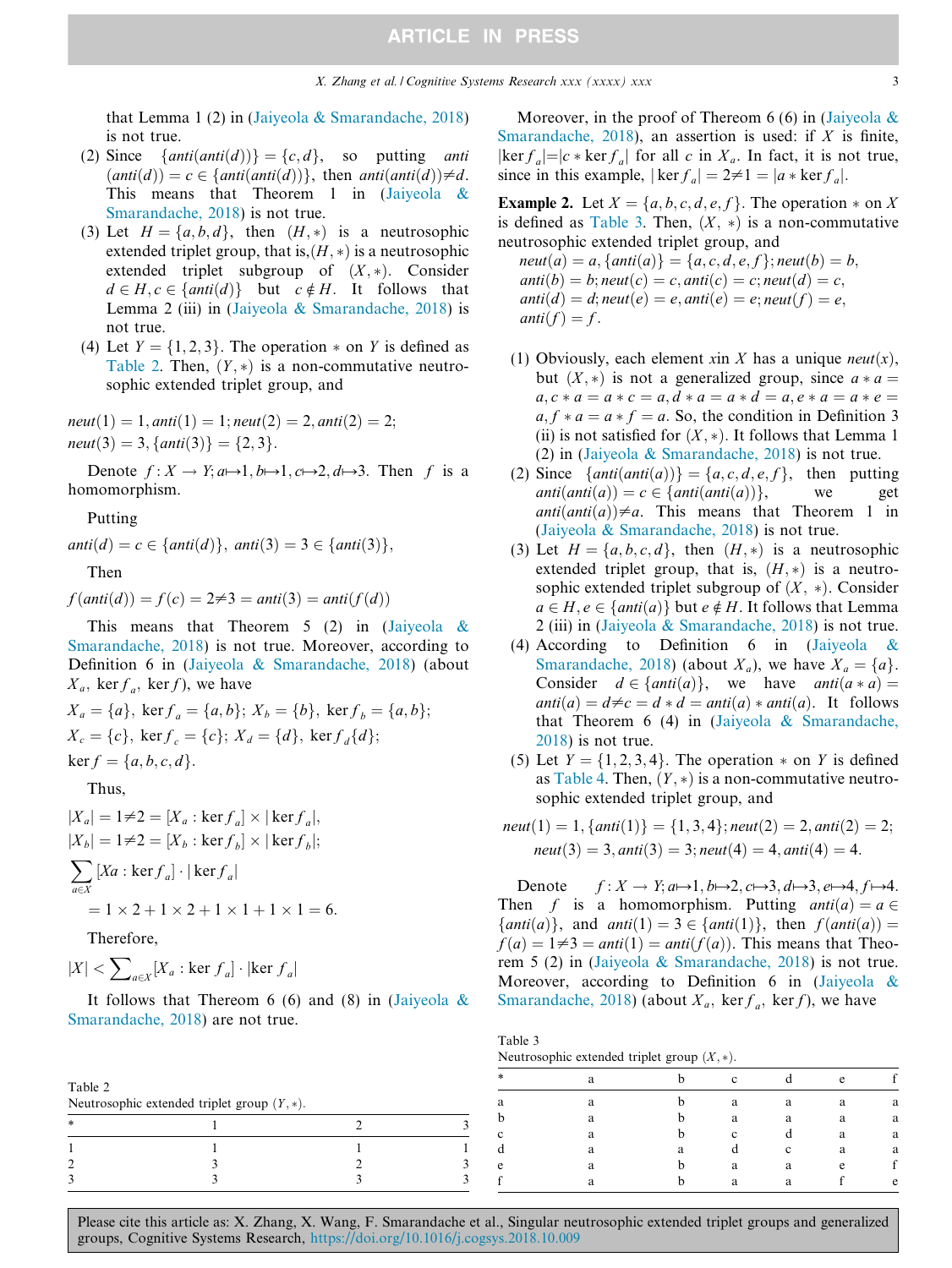## **ARTICLE IN PRESS**

#### <span id="page-3-0"></span>4 X. Zhang et al. / Cognitive Systems Research xxx (xxxx) xxx

Table 4

| Neutrosophic extended triplet group $(Y, *)$ . |  |  |
|------------------------------------------------|--|--|
|                                                |  |  |

| $\ast$ |  | $\mathbf{R}$ |  |
|--------|--|--------------|--|
|        |  |              |  |
|        |  |              |  |
|        |  |              |  |
|        |  |              |  |
|        |  |              |  |

$$
X_a = \{a\}, \text{ ker } f_a = \{a\}; X_b = \{b\}, \text{ ker } f_b = \{b\};
$$
  
\n
$$
X_c = \{c, d\}, \text{ ker } f_c = \{c, d\};
$$
  
\n
$$
X_d = \{d, c\}, \text{ ker } f_d = \{d, c\}; X_e = \{e, f\}, \text{ ker } f_e = \{e, f\};
$$
  
\n
$$
X_f = \{f, e\}, \text{ ker } f_f = \{f, e\}; \text{ ker } f = \{a, b, c, d, e, f\}.
$$
  
\nThus,

$$
\sum_{a \in X} [X_a : \ker f_a] \cdot |\ker f_a| =
$$
  
= 1 × 1 + 1 × 1 + 1 × 2 + 1 × 2 + 1 × 2 + 1 × 2  
= 10.

Therefore,  $|X| < \sum_{a \in X} [X_a : \ker f_a] \cdot |\ker f_a|$ . It follows that Theorem 6 (6) and (8) in ([Jaiyeola & Smarandache,](#page-8-0) [2018\)](#page-8-0) are not true.

### 3. The differences between neutrosophic extended triplet groups and generalized groups

In this section, the differences between neutrosophic extended triplet group (NETG) and generalized group (GG) are summarized.

Note 1. For a neutrosophic extended triplet group  $(X, *),$  the opposite element of an element x in X may not be unique (see Example 1 and Example 2). But, for each element x in a generalized group  $(G, *)$ , there exists a unique  $x^{-1} \in G$  (see Theorem 1).

Note 2. For a generalized group  $(G, *)$ , if x, a in G such that  $a * x = x * a = x$ , then  $a = x<sup>-1</sup>$ . But, for a neutrosophic extended triplet group  $(X, *),$  if  $x, a$  in X such that  $a * x = x * a = x$ , we cannot get that  $a = \text{neut}(x)$  in general (see Remark 2, and in Example 2,  $c * a = a * c = a$ , but  $c \neq \text{neut}(a) = a$ ).

Note 3. For a generalized group  $(G, *)$ , if ain G, then  $e(a^{-1}) = e(a)$ , see [\(Araujo and Konieczny, 2002;](#page-8-0) [Akinmoyewa, 2009; Adeniran et al., 2011\)](#page-8-0). But, for a neutrosophic extended triplet group  $(X, *)$ , if a in X, we cannot get that  $neut(anti(a)) = neut(a)$  in general (in Example 1, putting  $anti(d) = c$ , we have  $neut(anti(d)) = neut(c) = c \neq neut(d) = d$ .

Note 4. There exists some commutative neutrosophic extended triplet groups which are not classical groups. But, every commutative generalized group is a classical group (see Theorem 2).

**Note 5.** For a generalized group  $(G, *)$ , if a in G, then  $(a^{-1})^{-1} = a$ , see Theorem 3.1 in (Adeniran,  $(a^{-1})^{-1} = a$ ,

[Akinmoyewa, Solarin, & Jaiyeola, 2011\)](#page-8-0). But, for a neutrosophic extended triplet group  $(X, *)$ , if a in X, we cannot get that  $anti(anti(a)) = a$  in general (see Example 1 (2) and Example 2 (2)).

Note 6. Let  $f: G \to H$  be a homomorphism where G and H are two distinct generalized groups, then  $f(a^{-1}) =$  $(f(a))^{-1}$  for all a in G. But, for neutrosophic extended triplet groups,  $f(anti(a)) \neq anti(f(a))$  in general (see Example 1 (4) and Example 2 (5)).

Definition 5 [Araujo & Konieczny, 2002](#page-8-0). A semigroup  $(S, *)$  is said to be completely simple if it satisfies the following conditions:

 $(C1)S * a * S = S$  for every  $a \in S$ . (C2) if e,  $f \in G$  are idempotents such that  $e * f = f$  $f * e = e$ , then  $e = f$ .

**Theorem 3** [Araujo & Konieczny, 2002.](#page-8-0) Let $(S, *)$  be a semigroup. Then the following are equivalent:

(1)  $(S, *)$  is completely simple;

(2)  $(S, *)$  is a generalized group.

The following example shows that there exists neutrosophic extended triplet group in which the conditions (C1) and (C2) are not satisfied.

**Example 3.** Let  $X = \{1, 2, 3, 4\}$ . The operation  $*$  on X is defined as Table 5. Then,  $(X, *)$  is a non-commutative neutrosophic extended triplet group, and

 $neut(1) = 1, anti(1) = 1; neut(2) = 2, anti(2) = 2;$  $neut(3) = 3, anti(3) = 3; neut(4) = 4, {anti(4)} = {1, 2, 4}.$  $X * 4 * X = \{3, 4\} \neq X;$  $4 * 4 = 4, 2 * 2 = 2, 4 * 2 = 2 * 4 = 4$ , but  $4 \neq 2$ .

Note 7. Every generalized group is a completely simple semigroup, but there exists some neutrosophic extended triplet groups which are not completely simple semigroups. In fact, a generalized group is a special type of neutrosophic extended triplet group. Thus, neutrosophic extended triplet group is a generalization of generalized group.

Table 5 Neutrosophic extended triplet group  $(X, *)$ .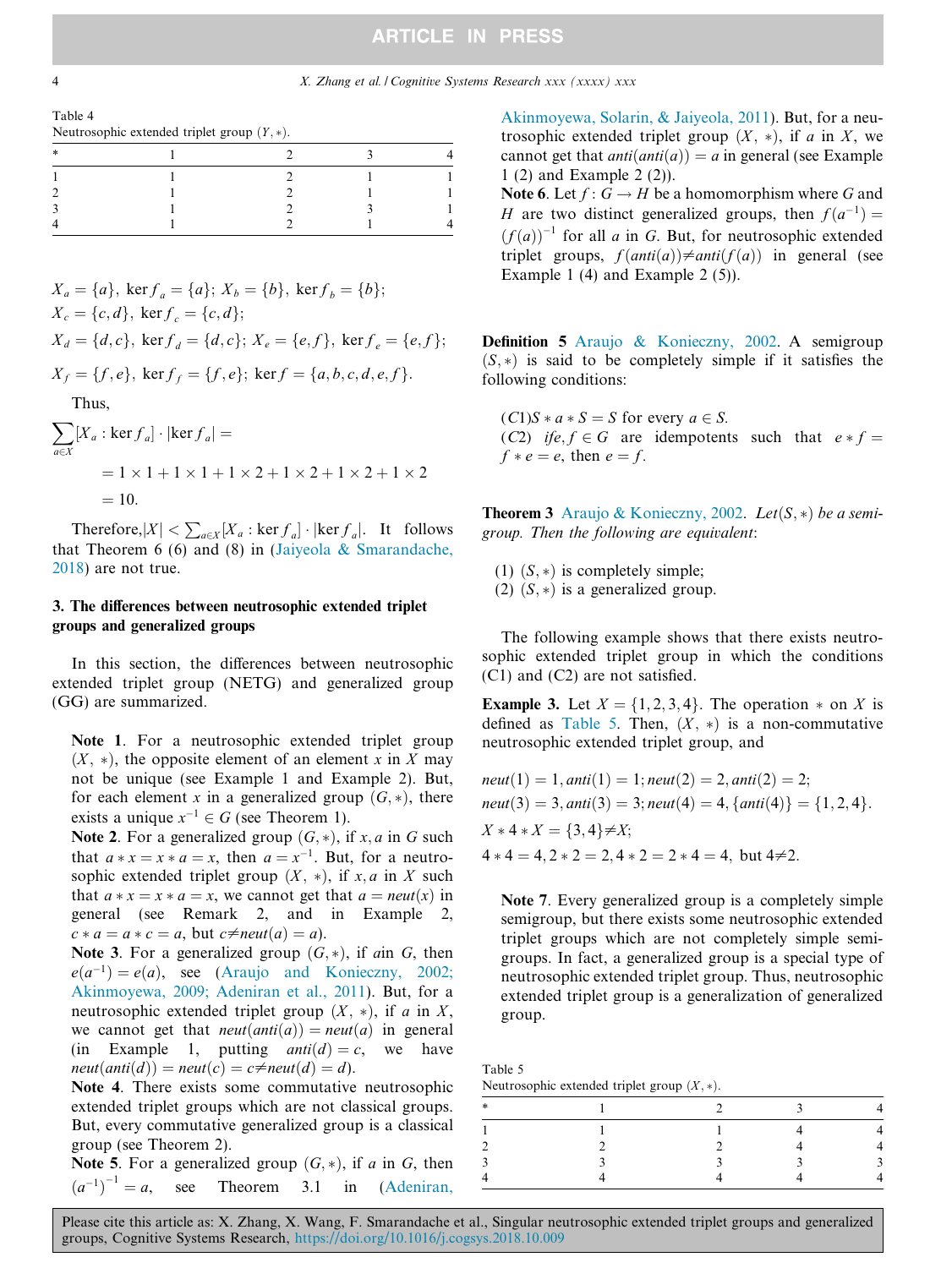#### 4. Singular neutrosophic extended tripet groups

Theorem 4 [Zhang, Hu, Smarandache, & An, 2018.](#page-8-0) Let $(N,*)$  be a neutrosophic extended triplet group. Then

(1) *neut*(*a*) is unique for any *a* in N.

(2) neut(a)  $*$  neut(a) = neut(a) for any a in N.

**Theorem 5** [Zhang, Hu et al., 2018](#page-8-0). Let $(N, *)$  be a neutrosophic extended triplet group. Then  $\forall a \in N, \forall anti(a) \in$  $\{anti(a)\},\$ 

- (1) neut(a)  $* p = q * neut(a)$ , for any  $p, q \in \{anti(a)\};$ (2) neut(neut(a)) = neut(a); (3) anti $neut(a)$   $*$  anti $(a) \in \{anti(a)\};$ (4) neut $(a * a) * a = a * \textit{neut}(a * a) = a;$  $neut(a * a) * neut(a) = neut(a) * neut(a * a) = neut(a);$ (5) neut $(\text{anti}(a)) * a = a * \text{neut}(\text{anti}(a)) = a;$  $neut(anti(a)) * neut(a) = neut(a) * neut(anti(a)) = neut(a);$ (6) anti $neut(a)$   $* a = a * anti(neut(a)) = a$ , for any  $anti(neut(a)) \in \{anti(neut(a))\}.$ (7)  $a \in \{anti(neut(a) * anti(a))\};$
- (8) neut(a)  $*$  anti $(a) \in \{anti(a)\};$  $anti(a) * neut(a) \in \{anti(a)\};$
- (9)  $a \in \{anti(anti(a))\}$ , that is, there exists  $p \in \{anti(a)\}$ such that  $a \in \{anti(p)\};$
- (10) neut(a)  $*$  anti(anti(a)) = a.

**Definition 6.** A neutrosophic extended triplet group  $(X, *)$ is said to be singular, if anti(a) is unique for any  $a \in X$ .

Applying Theorem 5 we can get the following results.

**Theorem 6.** Let  $(X, *)$  be a singular neutrosophic extended triplet group. Then  $\forall a \in X$ ,

(1) neut(a)  $*$  anti $(a) =$  anti $(a) *$  neut(a) = anti(a); (2) anti $neut(a)$  = neut $(a)$ ; (3)  $a = anti(anti(a))$ ; (4) neut $(anti(a)) = neut(a)$ .

#### Proof.

- (1) Since  $(X, *)$  is a singular neutrosophic extended triplet group, using Definition 6 and Theorem 5 (1) and (8), we have  $neut(a) * anti(a) = anti(a) * neu(ta) =$ *anti* $(a)$  for all  $a$  in  $X$ .
- (2) Applying  $(1)$ ,

 $neut(neut(a)) * anti(neut(a)) = anti(neut(a)), \forall a \in X.$ 

By Theorem 5 (2), neut(neut(a)) = neut(a). It follows that

 $neut(a) * anti(neut(a)) = anti(neut(a)), \forall a \in X.$ 

On the other hand, using Definition 1,  $neut(a)*$  $anti(neut(a)) = neut(neut(a))$ . Applying Theorem 5 (2)  $again, neut(a) * anti(new(a)) = neut(new(a)) = neut(0).$ Therefore,

 $anti(neut(a)) = neut(a) * anti(neut(a)) = neut(a), \forall a \in X.$ 

- (3) Since  $(X, *)$  is a singular neutrosophic extended triplet group, using Definition 6 and Theorem 5 (9), we get  $a = anti(anti(a))$  for all a in X.
- (4) Since  $(X, *)$  is a singular neutrosophic extended triplet group, applying Definition 1,

$$
anti(a) * anti(anti(a)) = neutr(anti(a)), \forall a \in X.
$$

Using (3), anti $(anti(a)) = a$ , thus

$$
anti(a) * a = anti(a) * anti(anti(a)) = neutr (anti(a)), \forall a \in X.
$$

On the other hand,  $anti(a) * a = neut(a)$  (from Definition 1). Therefore,

$$
neut(a) = anti(a) * a = anti(a) * anti(anti(a))
$$
  
= 
$$
neut(anti(a)), \forall a \in X.
$$

**Definition 7** [Zhang, Hu et al., 2018.](#page-8-0) Let  $(X, *)$  be a neutrosophic extended triplet group and  $H$  be a non-empty subset of X. Then H is called a NT-subgroup of X if

- (1)  $a * b \in H$  for all  $a, b \in H$ ;
- (2) there exists anti(a)  $\in$  {anti(a)} such that anti(a)  $\in$  H for all  $a \in H$ , where  $\{anti(a)\}\$ is the set of opposite element of a in  $(X, *)$ .

Proposition 1. If H is a NT- subgroup of a neutrosophic extended triplet group  $(X, *)$ , then neut $(a) \in H$  for all  $a \in H$ , where neut(a) is the neutral element of a in  $(X, *)$ .

By Definition 6, Definition 7 and Proposition 1 we have

Proposition 2.. If H is a non-empty subset of a singular neutrosophic extended triplet group  $(X, *)$ , then H is a NTsubgroup of  $(X, *)$  if and only if it satisfies

(1)  $a * b \in H$  for all  $a, b \in H$ ; (2) anti(a)  $\in$  H for all  $a \in$  H.

**Definition 8** [Jaiyeola & Smarandache, 2018.](#page-8-0) Let  $(X, *)$  be a neutrosophic extended triplet group. Whenever  $neut(a * b) = neut(a) * neut(b)$  for all  $a, b \in X$ , then X is referred to as a normal neutrosophic extended triplet group. Let  $H \subseteq X$ , if H is a NT-subgroup of X, then the relation of H and X can be denoted by  $H \triangleleft X$ . Whence, for any fixed  $a \in X, H$  is called a-normal NT-subgroup of X, written by  $H \triangleleft_{a} X$ , if  $a * y * anti(a) \in H$  for all  $y \in H$ .

**Definition 9** [Jaiyeola & Smarandache, 2018.](#page-8-0) Let  $f: X \rightarrow Y$ be a mapping such that  $X$  and  $Y$  are two neutrosophic extended triplet groups. Then f is referred to as a neutrosophic extended triplet group homomorphism if  $f(c*d) = f(c) * f(d)$  for all  $c, d \in X$ . The kernel of f at  $a \in X$  is defined by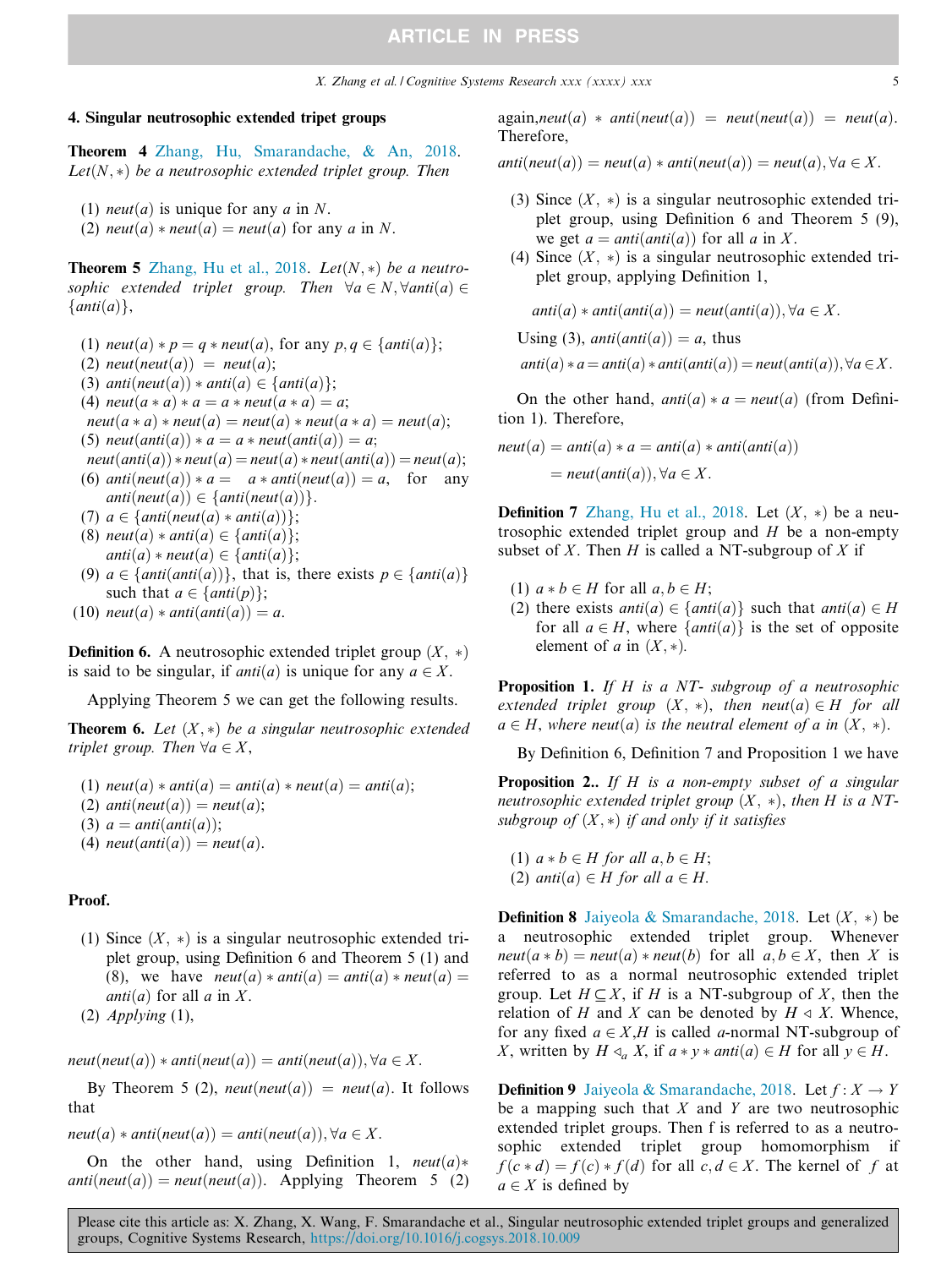#### 6 X. Zhang et al. / Cognitive Systems Research xxx (xxxx) xxx

 $\ker f_a = \{x \in X : f(x) = \text{neut}(f(a))\}$ 

The kernel of  $f$  is defined by

 $\ker f = \bigcup_{a \in X} \ker f_a$ 

where  $X_a = \{x \in X : \text{neut}(x) = \text{neut}(a)\}.$ 

**Theorem 7.** Let  $f: X \to Y$  be a homomorphism, where X and Y are two singular neutrosophic extended triplet groups.

- (1) For all  $a \in X, f(\text{neut}(a)) = \text{neut}(f(a))$  and  $f(anti(a)) = anti(f(a)).$
- (2) If H is a NT-subgroup of X, then  $f(H)$  is a NTsubgroup of  $Y$ .
- (3) If K is a NT-subgroup of Y and  $f^{-1}(K) \neq \emptyset$ , then  $f^{-1}(K)$  is a NT-subgroup of X.<br>If X is a normal neutroson
- (4) If  $X$  is a normal neutrosophic extended triplet group and the set  $X_f = \{ (neut(a), f(a)) : a \in X \}$ with the product  $(new(a), f(a)) * (neut(b), f(b)) :=$  $(neut(a*b), f(a*b))$ , then  $X_f$  is a neutrosophic extended triplet group.

#### Proof.

(1) For all  $a$  in  $X$ ,  $f(\text{neut}(a)) * f(a) = f(\text{neut}(a) * a) = f(a),$  $f(a) * f(new(a)) = f(a * neut(a)) = f(a).$ 

On the other hand,

 $f(anti(a)) * f(a) = f(anti(a) * a) = f(neut(a)),$  $f(a) * f(anti(a)) = f(a * anti(a)) = f(new(a)).$ 

Combining above facts, we get that  $f(new(a)) =$ *neut* $(f(a))$ . Thus,

 $f(anti(a)) * f(a) = f(anti(a) * a) = f(neut(a)) = neut(f(a)),$ 

 $f(a) * f(anti(a)) = f(a * anti(a)) = f(neut(a)) = neut(f(a)).$ 

Since X is singular, so *anti* $(f(a))$  is unique. It follows that  $f(anti(a)) = anti(f(a))$ .

(2) For any  $f(h_1), f(h_2) \in f(H) = \{f(h) : h \in H\}$ , where  $h_1, h_2 \in H$ . Since H is a NT-subgroup of X, then  $h_1 * h_2 \in H$ . Thus,  $f(h_1) * f(h_2) = f(h_1 * h_2) \in f(H)$ .

Moreover, for all  $f(h) \in f(H)$ , where  $h \in H$ . Since H is a NT-subgroup of X, then  $anti(h) \in H$ , by Proposition 2. Thus, applying (1) we have

 $anti(f(h)) = f(anti(h)) \in f(H)$ .

Therefore, using Proposition 2, we know that  $f(H)$  is a NT-subgroup of  $Y$ .

(3) Suppose that  $K$  is a NT-subgroup of  $Y$  and  $f^{-1}(K) \neq \emptyset$ . For any  $a, b \in f^{-1}(K)$ , there exists<br> $k, k \in K$  such that  $f(a) = k, f(b) = k$ . Since K is  $k_1, k_2 \in K$  such that  $f(a) = k_1, f(b) = k_2$ . Since K is a NT-subgroup of  $Y$ , then (by Proposition 2)  $k_1, k_2 \in K$ , anti $(k_1) \in K$ , and (applying Definition 9 and  $(1)$ )

$$
f(a * b) = f(a) * f(b) = k_1 * k_2 \in K;
$$
  

$$
f(anti(a)) = anti(f(a)) = anti(k_1) \in K.
$$

Thus,  $a, b \in f^{-1}(K)$ , anti $(a) \in f^{-1}(K)$ . Therefore, by<br>conceition 2, we get that  $f^{-1}(K)$  is a NT subgroup of Y Proposition 2, we get that  $f^{-1}(K)$  is a NT-subgroup of X.

(4) Applying Theorem 6 and (1), we can verify that (4) holds.  $\square$ 

**Theorem 8.** Let  $f: X \to Y$  be a neutrosophic extended triplet group homomorphism, where  $X$  and  $Y$  are two singular neutrosophic extended triplet groups. Then

- (1)  $a \in X_a$  for all a in X and  $X = \bigcup_{a \in X} X_a$ .
- (2) for all a and b belong to X,  $X_a \cap X_b = \emptyset$  or  $X_a = X_b$ .
- (3) for all a in X, neut(a)  $\in X_a$  and anti(a)  $\in X_a$ .
- (4) if  $x \in X_a$ , then *neut*(x)  $\in X_a$  and *anti*(x)  $\in X_a$ .<br>(5) if  $x, y \in X_a$ , then  $x * y \in X_a$
- (5) if  $x, y \in X_a$ , then  $x * y \in X_a$  and  $\overline{a}nti(x * y) = \overline{a}nti(y) * \overline{a}nti(x)$ anti $(x * y) =$ anti $(y) *$ anti $(x)$ .<br>for all *a* in *X*  $(X * )$  is a NT-
- (6) for all a in  $X,(X_a,*)$  is a NT-subgroup of X and it is a classical group.
- $(7)$   $X_a \triangleleft_a X$ .
- (8)  $X_a$  is a normal neutrosophic extended triplet group.
- (9) ker  $f_a \triangleleft_a X$ .
- (10) the binary relation  $\approx$  is an equivalence relation on  $X_a$ , where  $\approx$  is defined as follows: for  $x, y \in X_a$ ,  $x \approx y$  if and only if  $anti(x) * y \in \text{ker } f_a$ .

(11) 
$$
X_a = \bigcup_{c \in X_a} (c * \ker f_a), \forall a \in X.
$$

- (12) If X is finite,  $|X_a| = \sum_{c \neq \ker f_a} c \in X_a |c \neq \ker f_a| =$  $[X_a : \text{ker } f_a] \cdot |c * \text{ker } f_a|$ , for all  $a \in X$ , where  $[X_a : \text{ker } f_a]$  is the number of distinct  $c * \text{ker } f_a$  in  $X_a$ , and the summation is done for all the different  $c * \ker f_a$ .
- (13) If X is finite,  $|X| = \sum_{X_a} a \in X$ ,  $c \in X_a [X_a : \text{ker } f_a]$ .  $|c * \text{ker } f_a|$ , the summation is done for all the different  $X_a$  and corresponding ker  $f_a$ . That is, only one calculation coincides with  $X_a$  and  $X_b$ .

#### Proof.

(1) For any  $a$  in  $X$ , by the definition of  $X_a$ , we know that  $a \in X_a$ . Then,  $X \subseteq \bigcup_{a \in X} X_a$ . Moreover, obviously,  $\bigcup_{a \in X} X_a \subseteq X$ . Thus,  $X = \bigcup_{a \in X} X_a$ .

(2) For any 
$$
a, b
$$
 in  $X$ , if  $neut(a) = neut(b)$ , then  $X_a = X_b$ .

If neut(a)  $\neq$  neut(b), then  $X_a \cap X_b = \emptyset$ . In fact, assuming that there exists  $x \in X_a \cap X_b$ , then we have  $neut(x) = neut(a)$  and  $neut(x) = neut(b)$ . From this and using Theorem 4 (1),  $neut(a) = neut(b) = neut(x)$ , this is a contradiction with *neut*(*a*)  $\neq$  *neut*(*b*).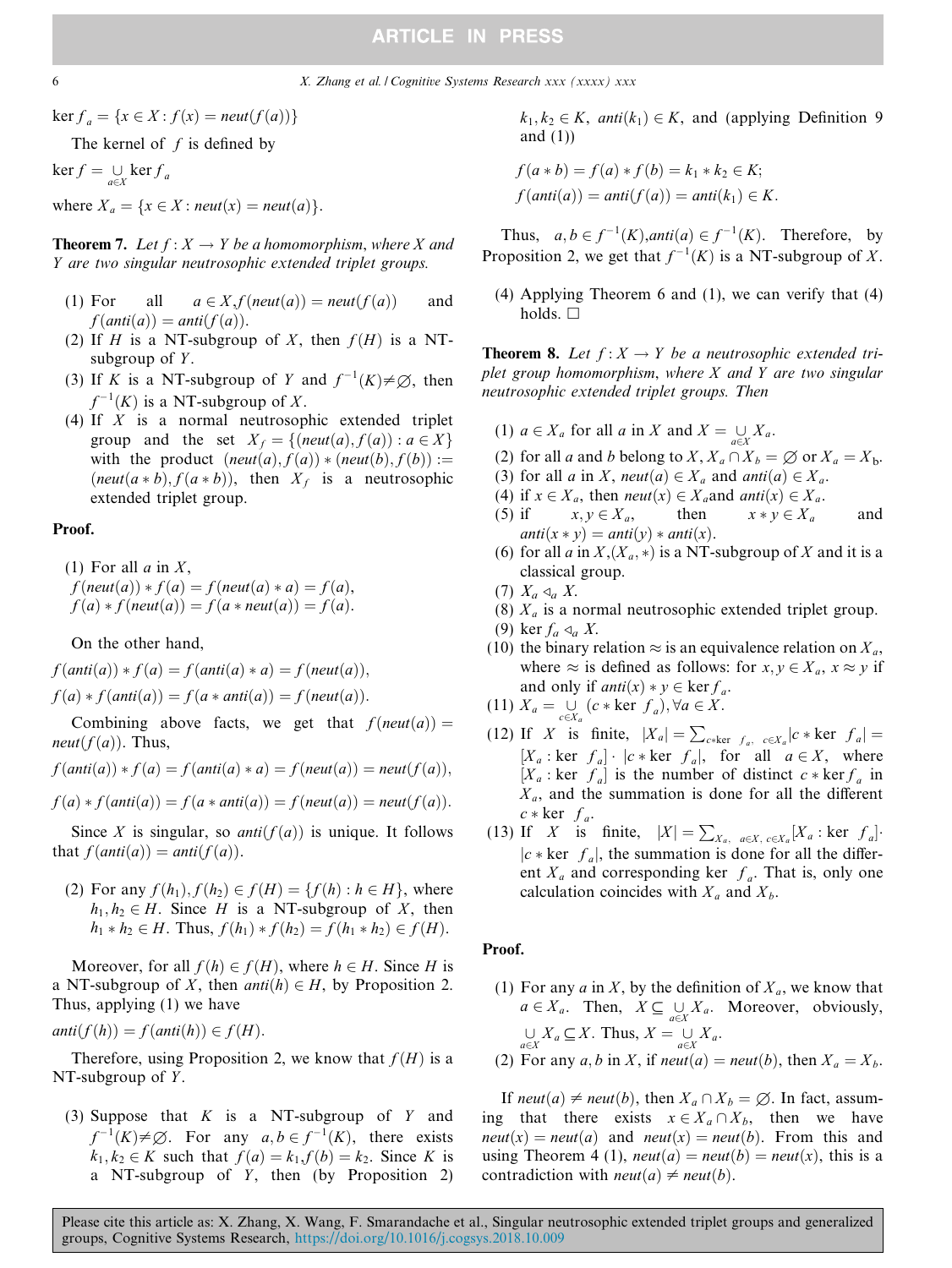### **ARTICLE IN PRESS**

- (3) By Theorem 5 (2), *neut*(*neut*(*a*)) = *neut*(*a*), then *neut*(*a*)  $\in X_a$ . Applying Theorem 6 (4), *neut* neut(a)  $\in X_a$ . Applying Theorem 6 (4), neut<br>(anti(a)) – neut(a) it follows that anti(a)  $\in X$  $(\text{anti}(a)) = \text{neut}(a)$ , it follows that  $\text{anti}(a) \in X_a$ .<br>Assume  $x \in X$  then  $\text{neut}(x) = \text{neut}(a)$ . Using
- (4) Assume  $x \in X_a$ , then *neut*(x) = *neut*(a). Using Theorem 5 (2) and Theorem 6 (4) we have

 $neut(new(x)) = neut(x) = neut(a),$ 

$$
neut(anti(x)) = neut(x) = neut(a).
$$

Therefore, neut $(x) \in X_a$ , anti $(x) \in X_a$ .

(5) Suppose  $x, y \in X_a$ , thenneut $(x) = \text{neut}(y) = \text{neut}(a)$ . Thus,

 $neut(a)*(x*y) = neut(x)*(x*y) = (neut(x)*x)*y = x*y,$ 

 $(x * y) * neut(a) = (x * y) * neut(y) = x * (y * neut(y)) = x * y.$ 

On the other hand,

$$
(x * y) * (anti(y) * anti(x)) = x * (y * anti(y)) * anti(x)
$$
  
=  $x * neut(y) * anti(x)$   
=  $x * neut(x) * anti(x) = x * anti(x) = neut(x) = neut(a)$ .  

$$
(anti(y) * anti(x)) * (x * y) = anti(y) * (anti(x) * x) * y
$$
  
=  $anti(y) * neut(x) * y = anti(y) * neut(y) * y = anti(y) * y$   
=  $neut(y) = neut(a)$ .

Therefore, neut $(x * y) = \text{neut}(a)$ , and anti $(x * y) = \text{neut}(x^2 + y^2)$ anti $(y)$  \* anti $(x)$ . It follows that  $x * y \in X_a$ .

- (6) By (4) and (5), applying Proposition 2 we know that( $X_a$ ,  $\ast$ ) is a NT-subgroup of X. Since X is singular, and for all $x \in X_a$ , neut $(x) = \text{neut}(a)$ , so $(X_a, *)$  is a classical group.
- (7) From (6), $(X_a, *)$  is a NT-subgroup of X. If  $x \in X_a$ , thenneut(x) = neut(a), and  $a * x * \text{anti}(a) \in X_a$ , by (1), (3) and (5). Thus, by Theorem 6(1),

$$
(a * x * anti(a)) * neut(a) = (a * x) * (anti(a) * neut(a))
$$
  
= a \* x \* anti(a),  
neut(a) \* (a \* x \* anti(a)) = (neut(a) \* a) \* (x \* anti(a))  
= a \* x \* anti(a).

It follows that  $neut(a) = neut(a * x * anti(a))$ , since  $(X_a, *)$  is a classical group. Therefore,  $a * x * \text{anti}(a) \in X_a$ , by Definition 8, we get that  $X_a \mathbf{d}_a X$ .

(8) For all a in X, by  $(6)$ ,  $(X_a, *)$  is a neutrosophic extended triplet group. If  $x, y \in X_a$ , then  $neut(x) = neut(y) = neut(a)$ . From the proof of (5), we neut(a). From the proof of (5), we<br>havenaut(x x y) = neut(a) Applying Theorem A haveneut(x \* y) = neut(a). Applying Theorem 4<br>(2) neut(a) \* neut(a) = neut(a) Thus  $(2),$ neut $(a) *$  neut $(a) =$  neut $(a)$ . Thus,

 $neut(x*y) = neut(a) = neut(a)*neut(a) = neut(x)*neut(y).$ According to Definition 8, we get that  $X_a$  is a normal neutrosophic extended triplet group.

(9) Suppose  $x, y \in \text{ker } f_a$ , then  $f(x) = f(y) = \text{neut}(f(a))$ . Thus, by Theorem 4 (2), Theorem 7 (1), and Theorem 6 (2),

$$
f(x * y) = f(x) * f(y) = \text{neut}(f(a)) * \text{neut}(f(a)) = \text{neut}(f(a)).
$$
  

$$
f(\text{anti}(x)) = \text{anti}(f(x)) = \text{anti}(\text{neut}(f(a))) = \text{neut}(f(a)).
$$

It follows that  $x * y \in \ker f_a$ , anti $(x) \in \ker f_a$ . Applying Proposition 2 we get that  $X_a$  is a NT-subgroup.

If  $x \in \ker f_a$ , then  $f(x) = \text{neut}(f(a))$ . Considering  $a * x * anti(a), we have$ 

$$
f(a * x * anti(a)) = f(a) * f(x) * f(anti(a))
$$
  
=  $f(a) * neut(f(a)) * f(anti(a))$   
=  $f(a) * f(anti(a))$   
=  $f(a * anti(a))$   
=  $f(neut(a))$   
=  $neut(f(a)).$ 

Thus,  $a * x * anti(a) \in \text{ker } f_a$ , according to Definition 8, we get that ker  $f_a \triangleleft_a X$ .

(10) Define the binary relation  $\approx$  on  $X_a$  as follows:

for  $x, y \in X_a$ ,  $x \approx y$  if and only if anti(x)  $\ast y \in \ker f_a$ . Then,

- (i) for any x in  $X_a$ ,  $x \approx x$ . In fact,  $f(\text{anti}(x) * x) = f(\text{neut}(x)) = f(\text{neut}(a)) = \text{neut}(f(a)),$  that is,  $f(new(x)) = f(new(a)) = neut(f(a)),$ anti $(x) * x \in \ker f_a$ .
- (ii)  $ifx \approx y$  then  $y \approx x$ . In fact, if  $x \approx y$ , then<br>anti $(x) * y \in \ker f_a$ . Using (9), we have  $\text{anti}(x) * y \in \text{ker } f_a$ . Using (9), we have<br>anti(anti(x)  $* y$ )  $\in \text{ker } f$  On the other hand  $anti(anti(x) * y) \in \text{ker } f_a$ . On the other hand,

$$
(anti(y) * x) * (anti(x) * y) = anti(y) * (x * anti(x)) * y
$$
  
= anti(y) \* neut(x) \* y = anti(y) \* neut(y) \* y = neut(y) = neut(a).  

$$
(anti(x) * y) * (anti(y) * x) = anti(x) * (y * anti(y)) * x
$$
  
= anti(x) \* neut(y) \* x = anti(x) \* neut(x) \* x = neut(x) = neut(a).

From this, applying (6),

 $anti(y) * x = anti(anti(x) * y).$ 

Thus, 
$$
anti(y) * x = anti(anti(x) * y) \in \ker f_a
$$
. That  
is,  $y \approx x$ .

(iii) If  $x \approx y$  and  $y \approx z$ , then  $x \approx z$ . In fact, from  $x \approx y$  and  $y \approx z$ , we have anti $(x) * y \in \text{ker} f_a$ , anti $(y) * z \in \text{ker} f_a$ . Using  $(6)$  and  $(9)$ , we have

$$
anti(x) * z = anti(x) * neut(z) * z = anti(x) * neut(y) * z
$$
  
=  $anti(x) * (y * anti(y)) * z = (anti(x) * y) * (anti(y) * z)$   
 $\in \text{ker } f_a.$ 

$$
That is, x \approx z.
$$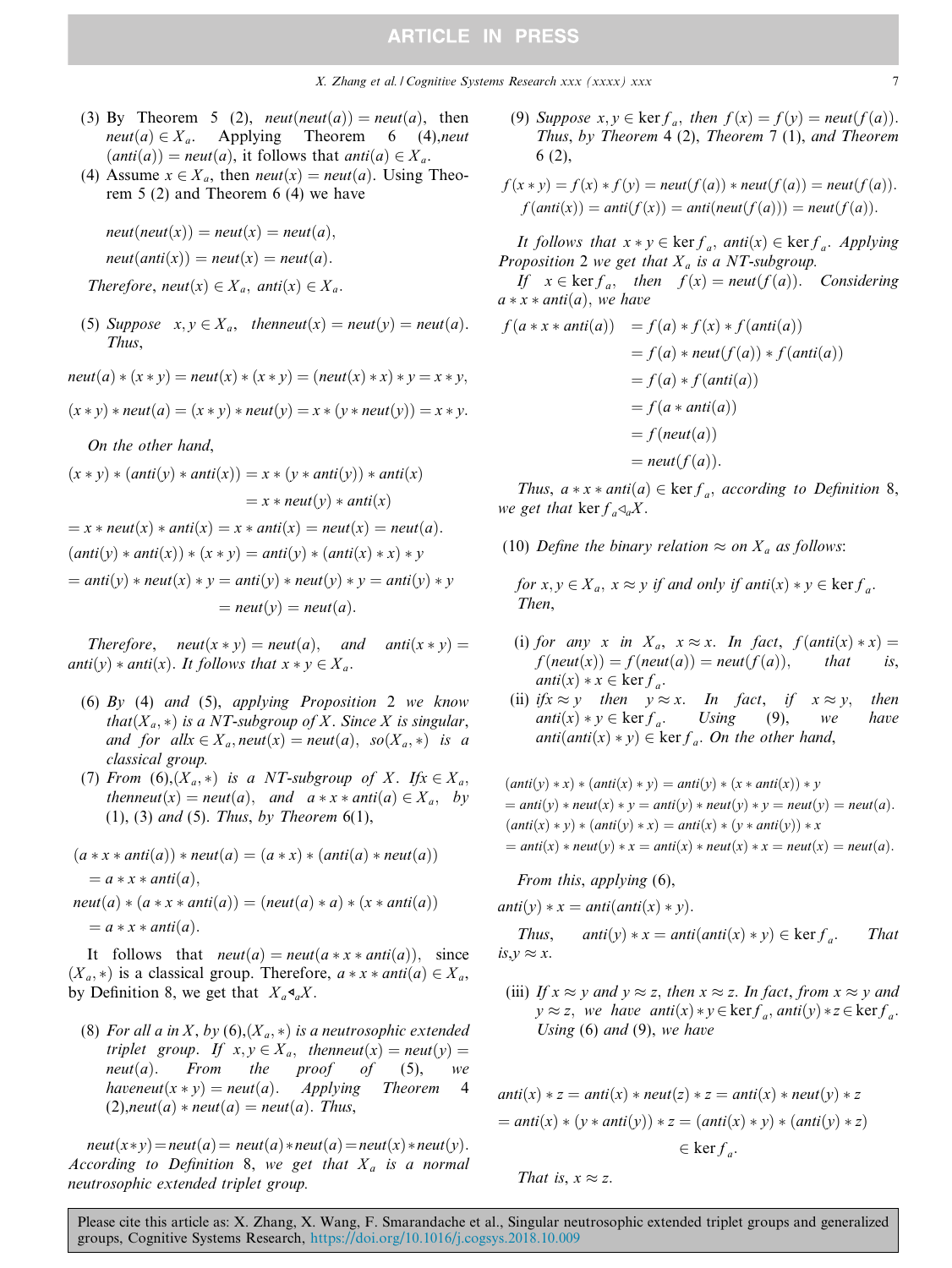### **ARTICLE IN PRESS**

- (11) Now, we prove that the equivalence class  $[c]_{\sim}$  of c is equal toc  $\ast$  ker  $f_a$ , for all c in  $X_a$ .
- (i) for c in  $X_a$ ,  $c \in c * \ker f_a$ . In fact, by the definition of  $\ker f_a$ , neut(a)  $\in \ker f_a$ . From this, applying (6), we have

$$
c = c * \textit{neut}(c) = c * \textit{neut}(a) \in c * \textit{ker } f_a.
$$

(ii) for any x in ker  $f_a, c \times x \approx c$ , that is,  $c \times \text{ker } f_a \subseteq [c]_{\approx}$ . Since,

$$
anti(c) * (c * x) = (anti(c) * c) * x = neut(c) * x
$$

$$
= neut(a) * x \in ker f_a.
$$

That is,  $c * x \approx c$ .

(iii) for any a in $[c]_{\approx}$ , there exists  $x \in \ker f_a$  such that  $a = c * x$ , that is,  $[c]_{\approx} \subseteq c * \text{ker } f_a$ . Since  $a \approx c$ , then anti $(c)*a \in \text{ker } f_a$ . Denote  $x = \text{anti}(c)*a$ , then  $x \in \ker f_a$  and

$$
a = \textit{neut}(a) * a = \textit{neut}(c) * a = c * \textit{anti}(c) * a = c * x \in c * \textit{ker } f_a.
$$

Therefore, 
$$
[c]_{\approx} \subseteq c * \ker f_a
$$
, and  $X_a = \bigcup_{c \in X_a} (c * \ker f_a)$ .

(12) It follows from  $(10)$  and  $(11)$ .

(13) It follows from  $(1)$ ,  $(2)$  and  $(12)$ .

**Theorem 9.** Let  $X$  and  $Y$  be two singular neutrosophic extended triplet groups,  $a \in X$  and  $f : X \to Y$  be a neutrosophic extended triplet group homomorphism. Then f is a monomorphism if and only if  $\ker f_a = \{neut(a)\}$  for all  $a \in X$ .

#### Proof.

(1) Assuming that f is a monomorphism, then for any x in ker  $f_a$  we have  $f(x) = \text{neut}(f(a)) = f(\text{neut}(a)),$ thus  $x = \text{neut}(a)$ . That is,  $\text{ker } f_a = \{\text{neut}(a)\}.$ 

Conversely, assuming ker  $f_a = \{neut(a)\}$  for all a in X, if  $f(x) = f(y), x, y \in X$ , then

$$
f(\text{anti}(x) * y) = f(\text{anti}(x)) * f(y) = f(\text{anti}(x)) * f(x)
$$
  
=  $f(\text{anti}(x) * x) = f(\text{neut}(x)) = \text{neut}(f(x)).$   

$$
f(y * \text{anti}(x)) = f(y) * f(\text{anti}(x)) = f(x) * f(\text{anti}(x))
$$
  
=  $f(x * \text{anti}(x)) = f(\text{neut}(x)) = \text{neut}(f(x)).$ 

Thus, anti(x)  $\ast y \in \ker f_x$  and  $y \ast anti(x) \in \ker f_x$ . Since  $\text{ker } f_x = \{\text{neut}(x)\}, \text{ so } \text{anti}(x) * y = \text{neut}(x), y * \text{anti}(x) = \emptyset$ *neut*(x). Applying Theorem 6 (4), we get

$$
anti(x) * y = neut(x) = neut(anti(x)), y * anti(x) = neut(x)
$$

$$
= neut(anti(x)).
$$

This means that is the opposite element of  $anti(x)$ . Since X is singular, the opposite element is unique, thus

$$
y = anti(anti(x)).
$$

Using Theorem 6 (3), we have  $y = antilantix) = x$ . That is, f is a monomorphism.  $\Box$ 

**Theorem 10.**  $(X, *)$  is a singular neutrosophic extended triplet group if and only if  $(X, *)$  is a generalized group.

Proof. By Definition 6, we know that every generalized group is a singular neutrosophic extended triplet group.

Conversely, assuming that  $(X, *)$  is a singular neutrosophic extended triplet group, then, we only need to prove that

for any  $x, a \in X$ ,  $a * x = x * a = x$  implies  $a = neutr(x)$ .

In fact, from  $a * x = x$ , and applying Theorem 5 (2), we have

$$
a * \textit{neut}(x) = a * (x * \textit{anti}(x)) = (a * x) * \textit{anti}(x)
$$

$$
= x * \textit{anti}(x) = \textit{neut}(x) = \textit{neut}(\textit{neut}(x)).
$$

Similarly, we can get  $neut(x) * a = neut(new(x))$ . That is,

 $a * neut(x) = neut(x) * a = neut(new(x)).$ 

This means that a is a opposite element of  $neut(x)$ . Since  $(X, *)$  is a singular, it follows that  $a = anti(neut(x))$ . Using Theorem 6(2), we obtain *anti* $neut(x)$  = *neut* $(x)$ .

Therefore,  $a = anti(new(x)) = neut(x)$ . From this, we know that  $(X, *)$  is a generalized group.  $\Box$ 

#### 5. Conclusions

In this paper, neutrosophic extended triplet group (NETG) is discussed in depth, thereby some erroneous conclusions in the literature are corrected, and the differences between NETG and generalized group highlighted. From the results of this paper, the following algebraic structures: generalized group (GG), singular neutrosophic extended triplet group (SNETG) and completely simple semigroup are equivalent to each other. Therefore, it is discovered that a generalized group is a special type of neutrosophic extended triplet group, and NETG is a more extensive algebraic system than group and generalized group. On one hand, NETG preserves some properties of group (such as the Lagrange-like theorem obtained in this article). On the other hand, NETG has many characteristics different from group and generalized group. In the future, it is needful to do a more detailed and in-depth study to reveal its structural characteristics, and we will expand our research on some new developments in algebras and neutrosophic sets (see [Zhang,](#page-8-0) [Borzooei, & Jun, 2018; Liu, Zhang, Liu & Wang,](#page-8-0) [2016; Liu and Tang, 2016; Liu and Shi, 2017; Liu and](#page-8-0) [Zhang, 2018; Ye, 2018\)](#page-8-0).